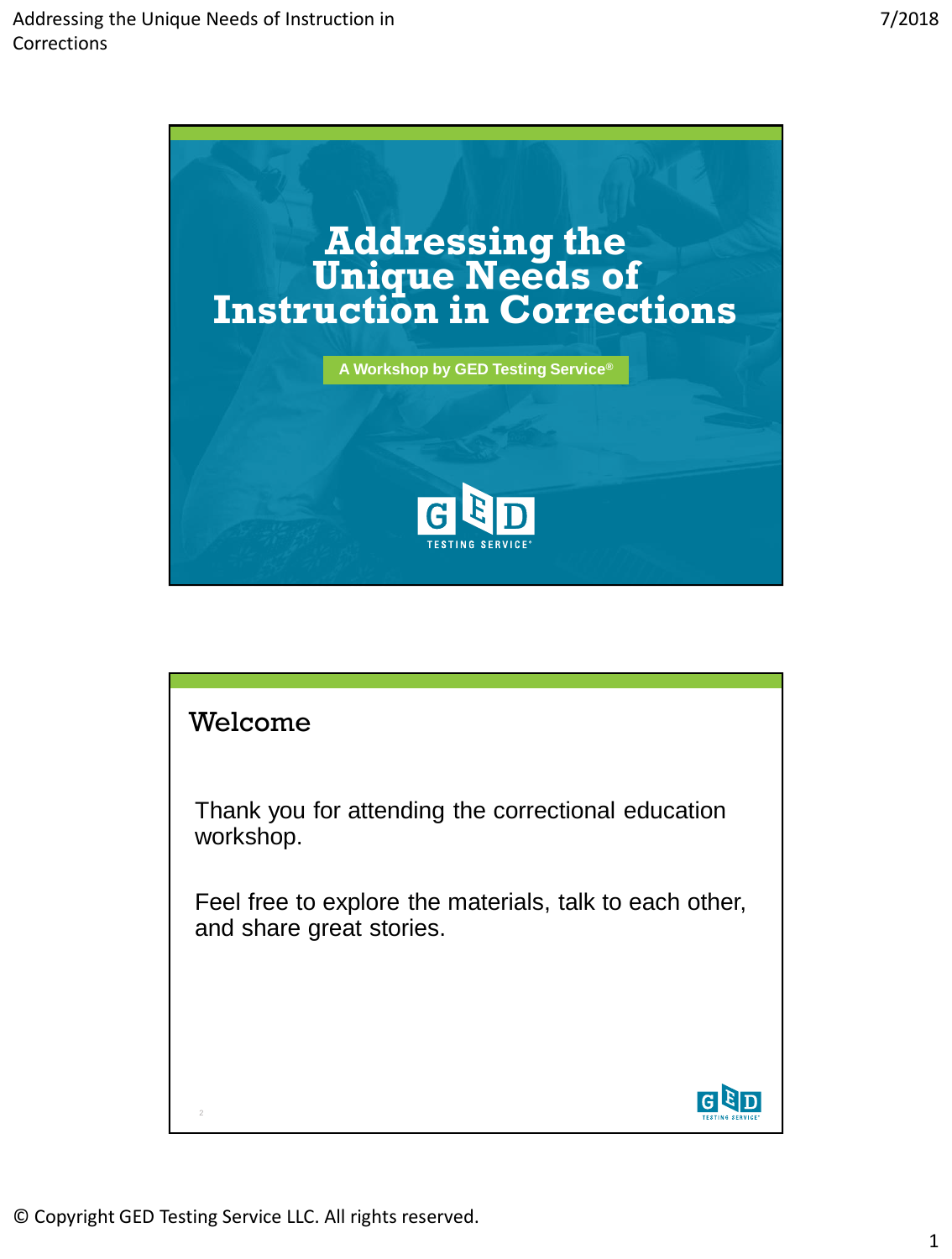

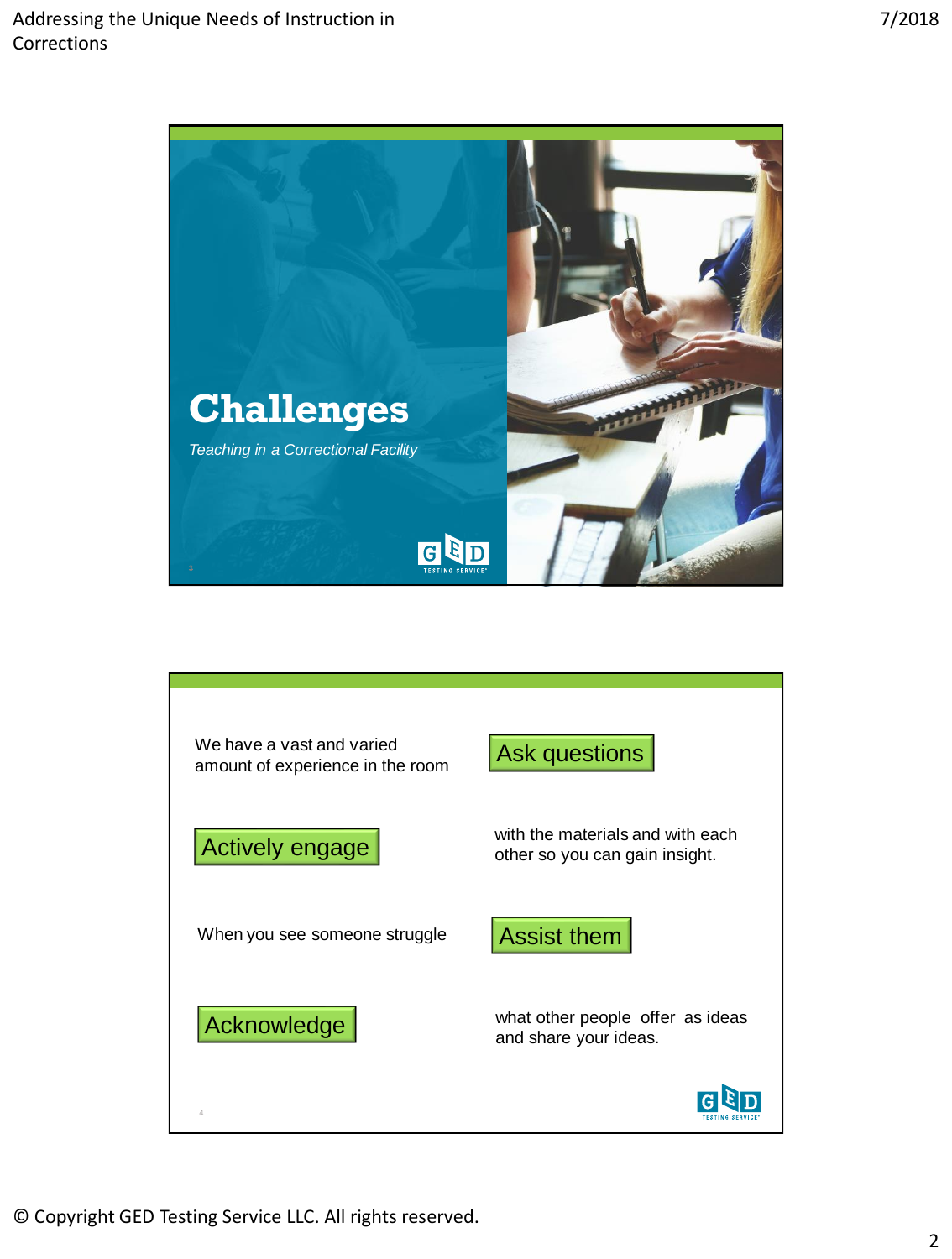

| Challenges of a CE Teacher                                                                                                                                                                        |                                                                                                                                                                                                                                                   |  |
|---------------------------------------------------------------------------------------------------------------------------------------------------------------------------------------------------|---------------------------------------------------------------------------------------------------------------------------------------------------------------------------------------------------------------------------------------------------|--|
| <b>In Our Circle</b>                                                                                                                                                                              | <b>Out of Our Circle</b>                                                                                                                                                                                                                          |  |
| ∙ DPS staffing<br>• Education staffing<br>• Lockdowns, shakedowns<br>$\bullet$ Parole decisions<br>• Gang problems<br>• Sleep deprivation<br>• Old or No computers<br>$\bullet$ And more $\ldots$ | • Aversion to reading<br>• Math Anxiety<br>∙ Passive readers<br>• Slow or struggling math or<br>reading<br>• Lack of study skills<br>• Lack of multiple strategies<br>∙ Limited vocabularies<br>• Fluency problems<br>$\bullet$ And more $\ldots$ |  |
| 6                                                                                                                                                                                                 |                                                                                                                                                                                                                                                   |  |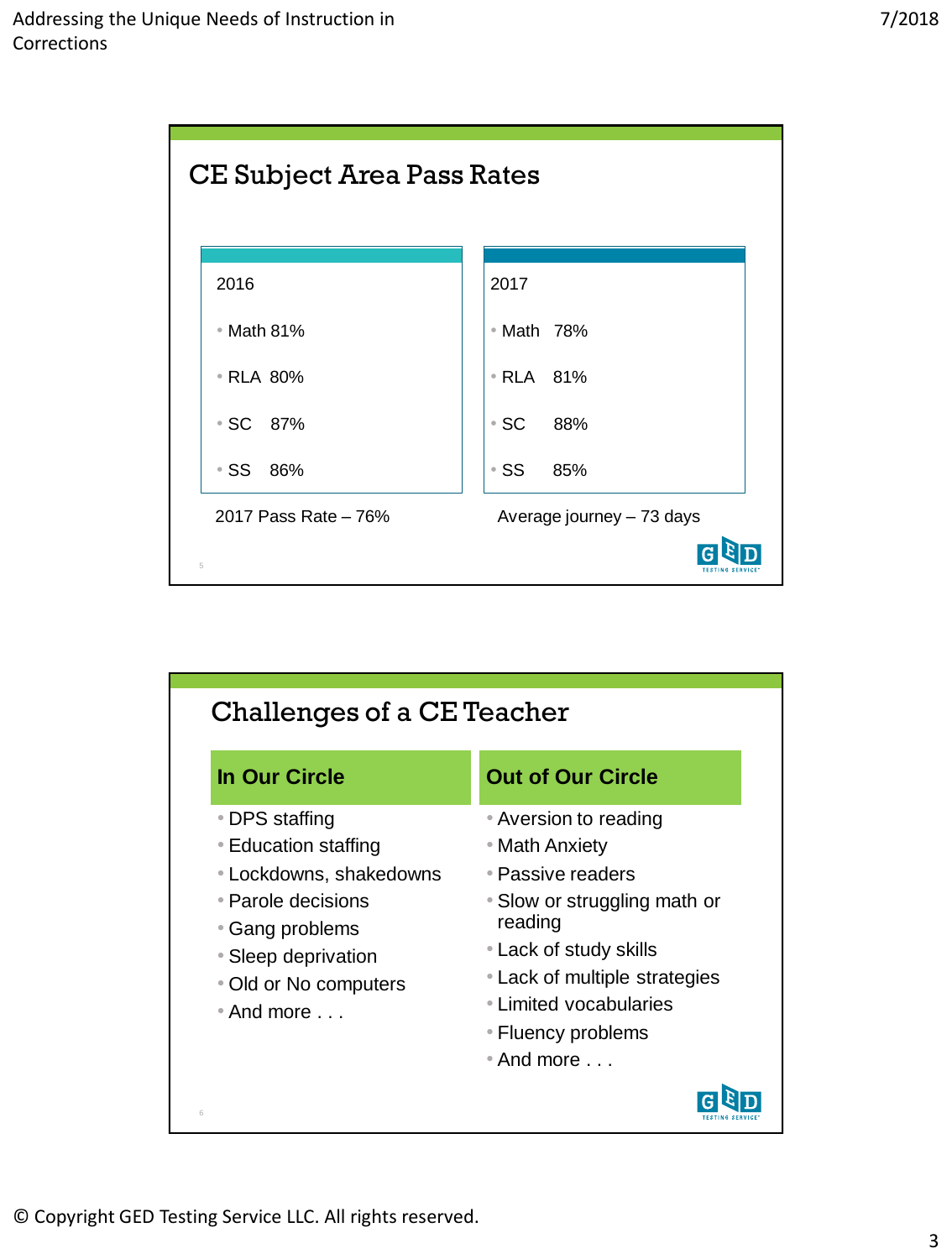### Consider this . . .

"Explaining a concept to a partner requires extensive understanding demonstrated by an increase in brain activity."

- See one
- Do one
- Teach one



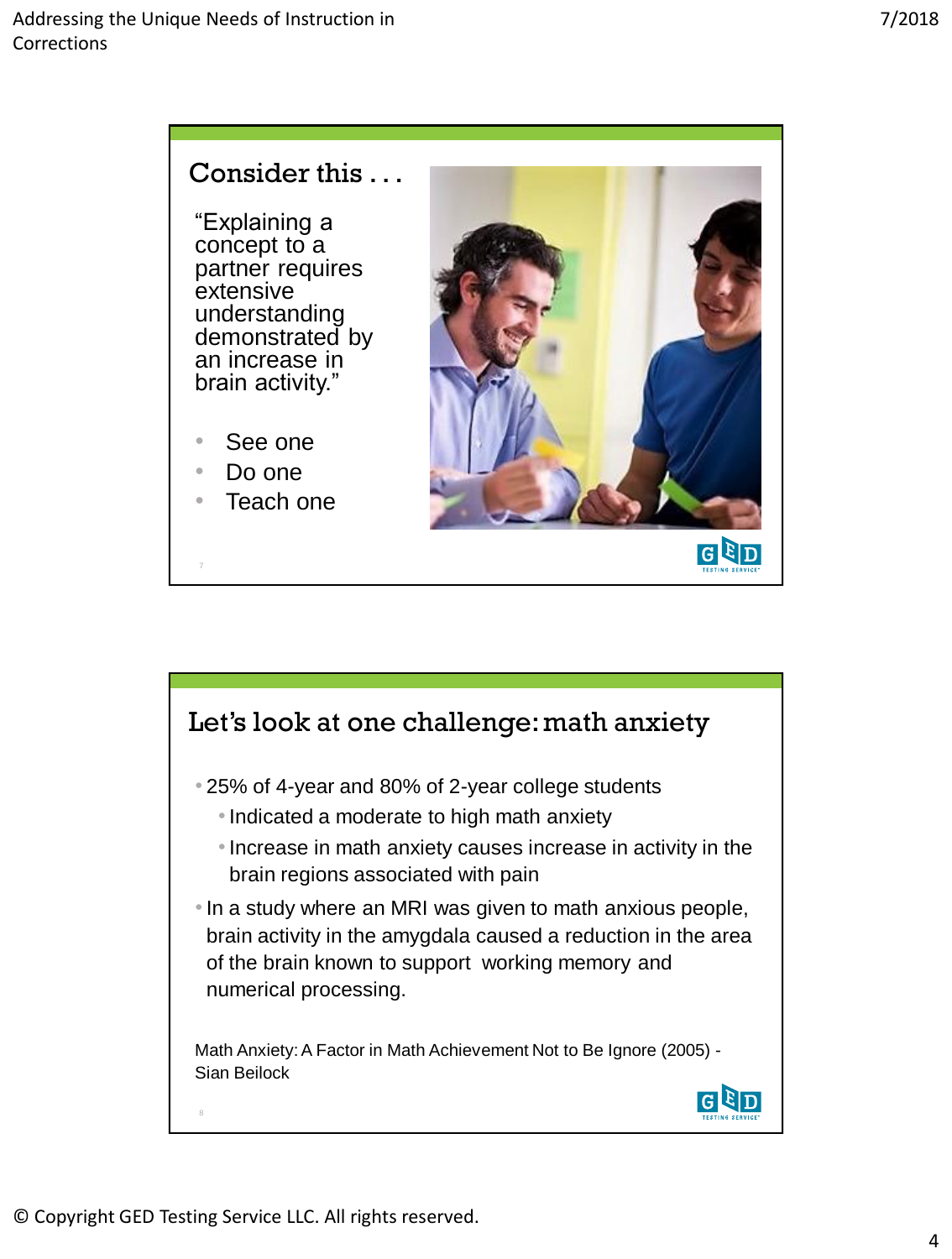

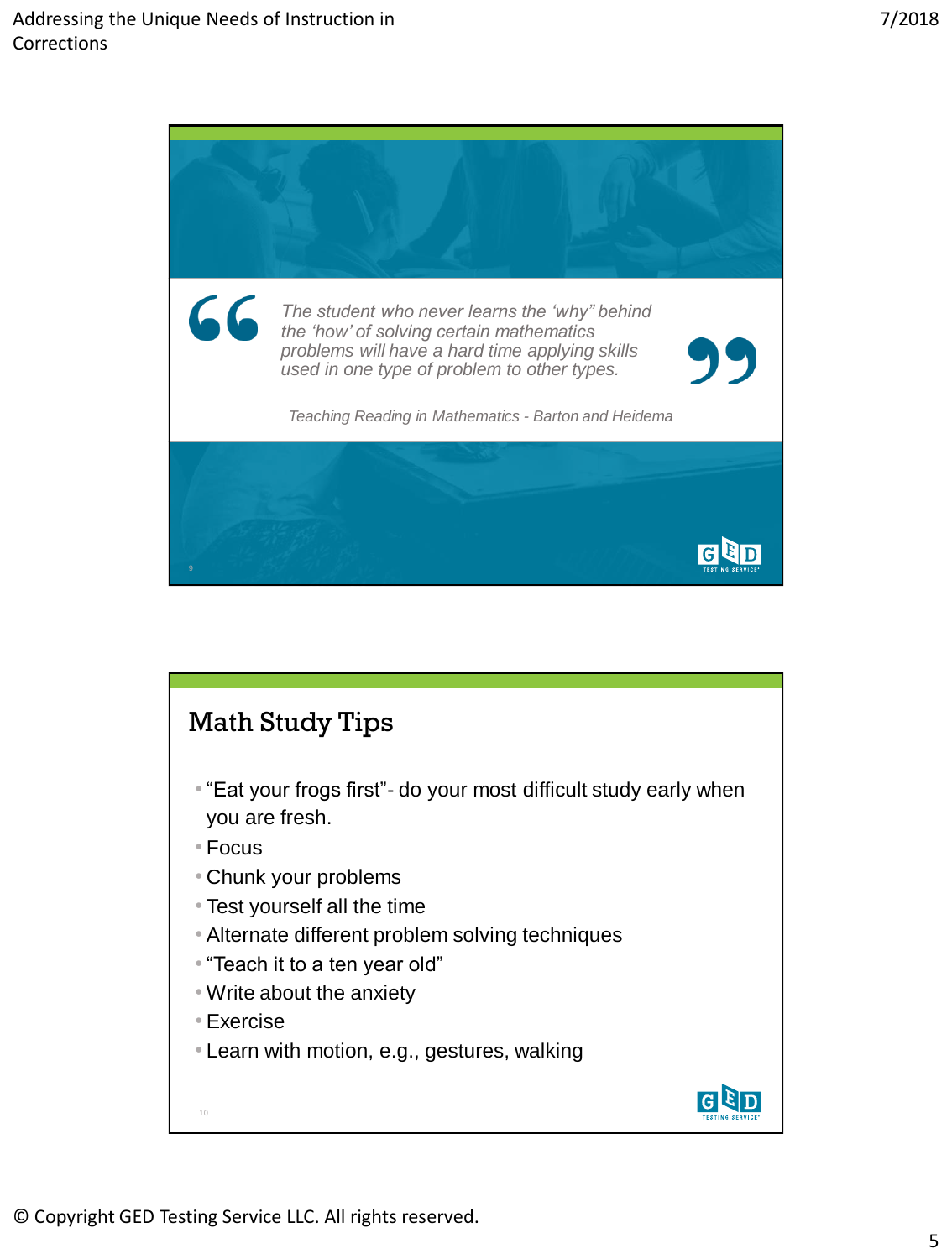

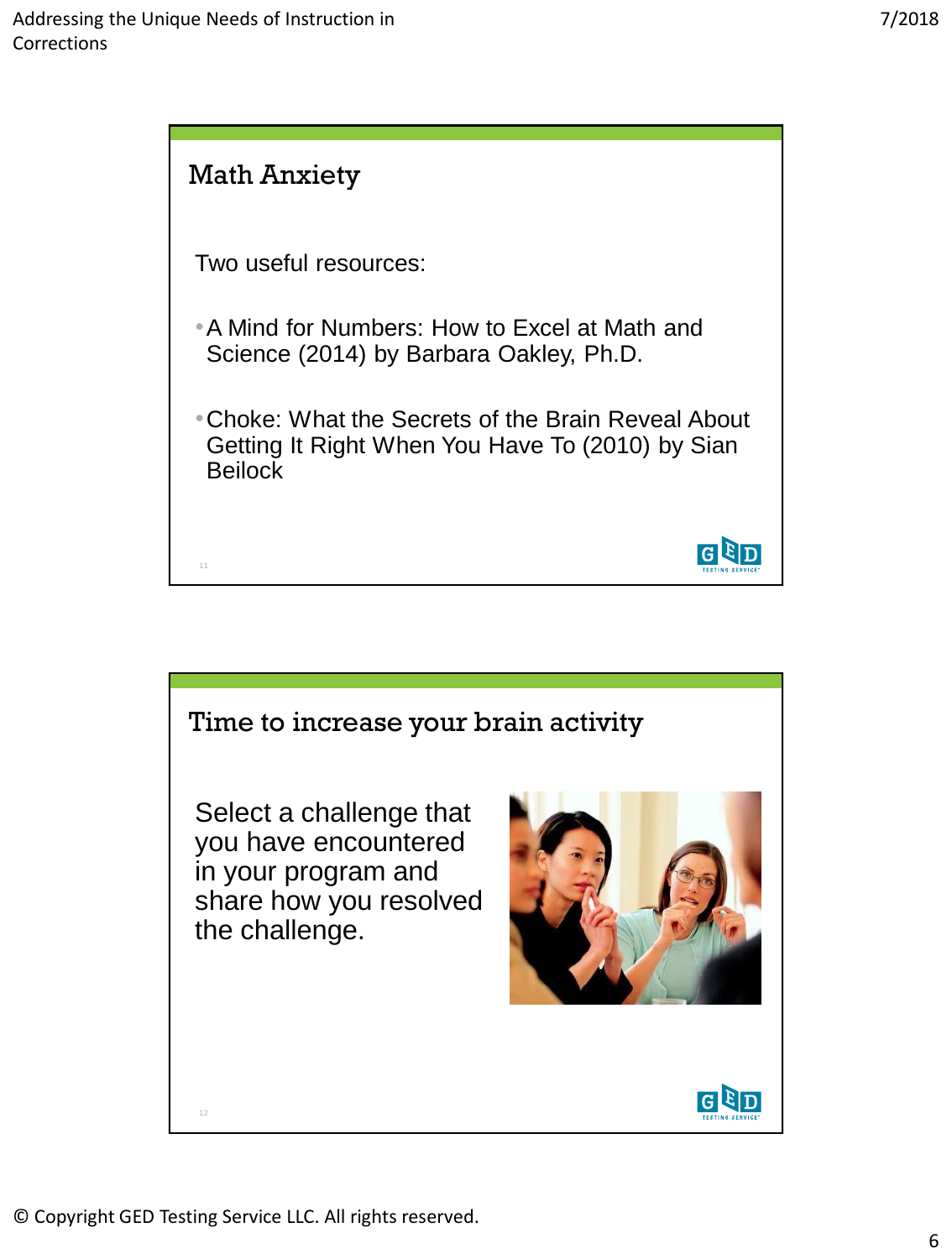

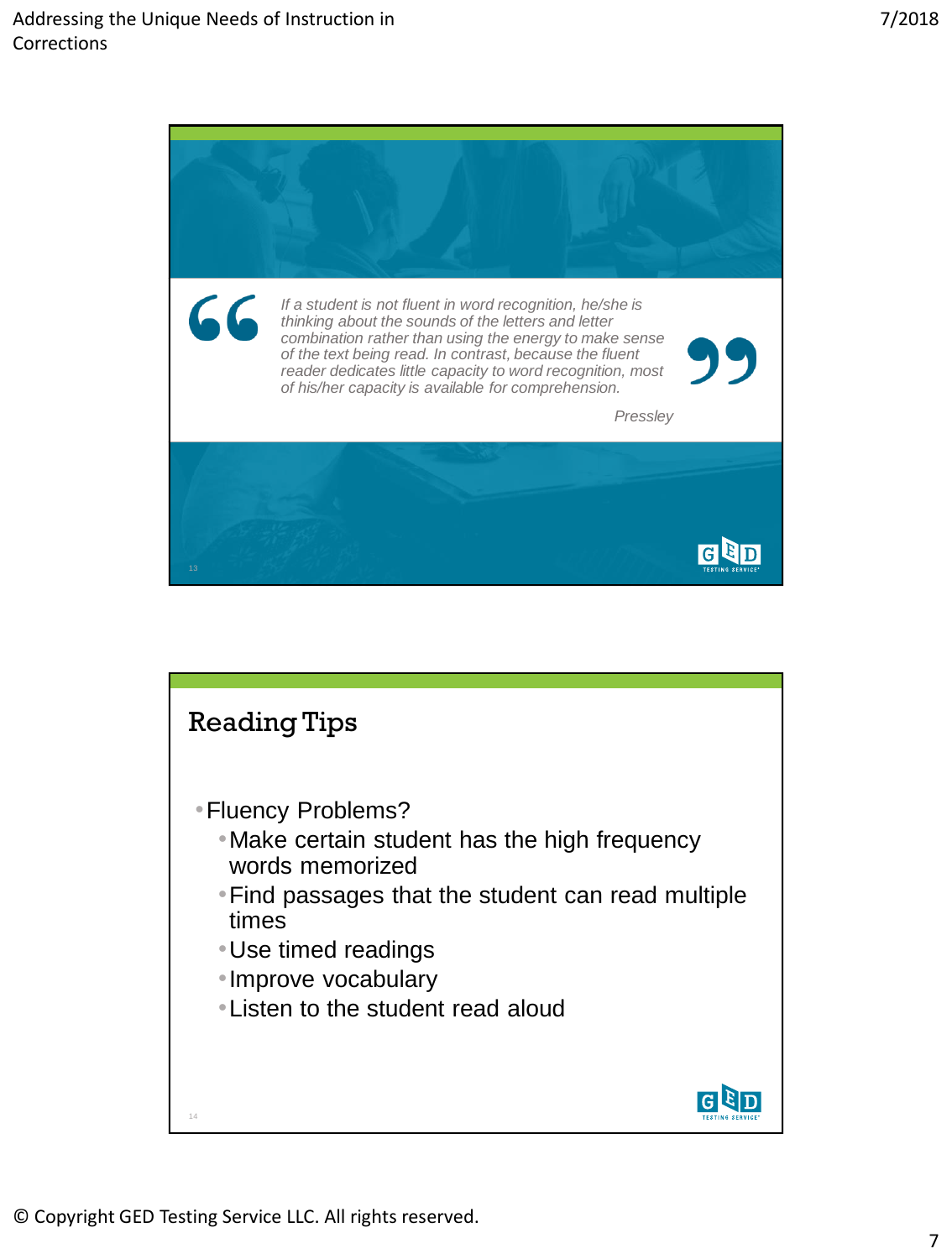



© Copyright GED Testing Service LLC. All rights reserved.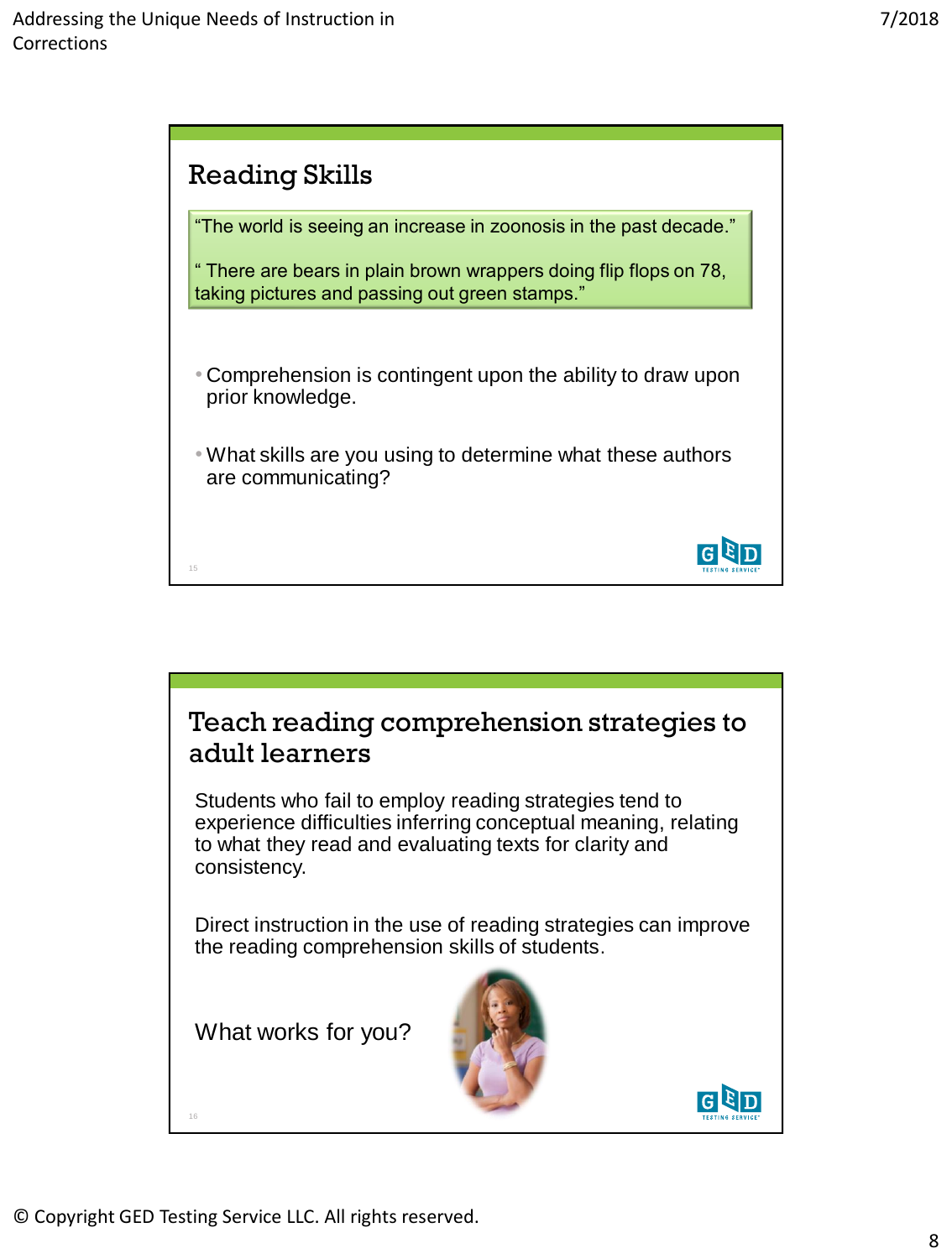

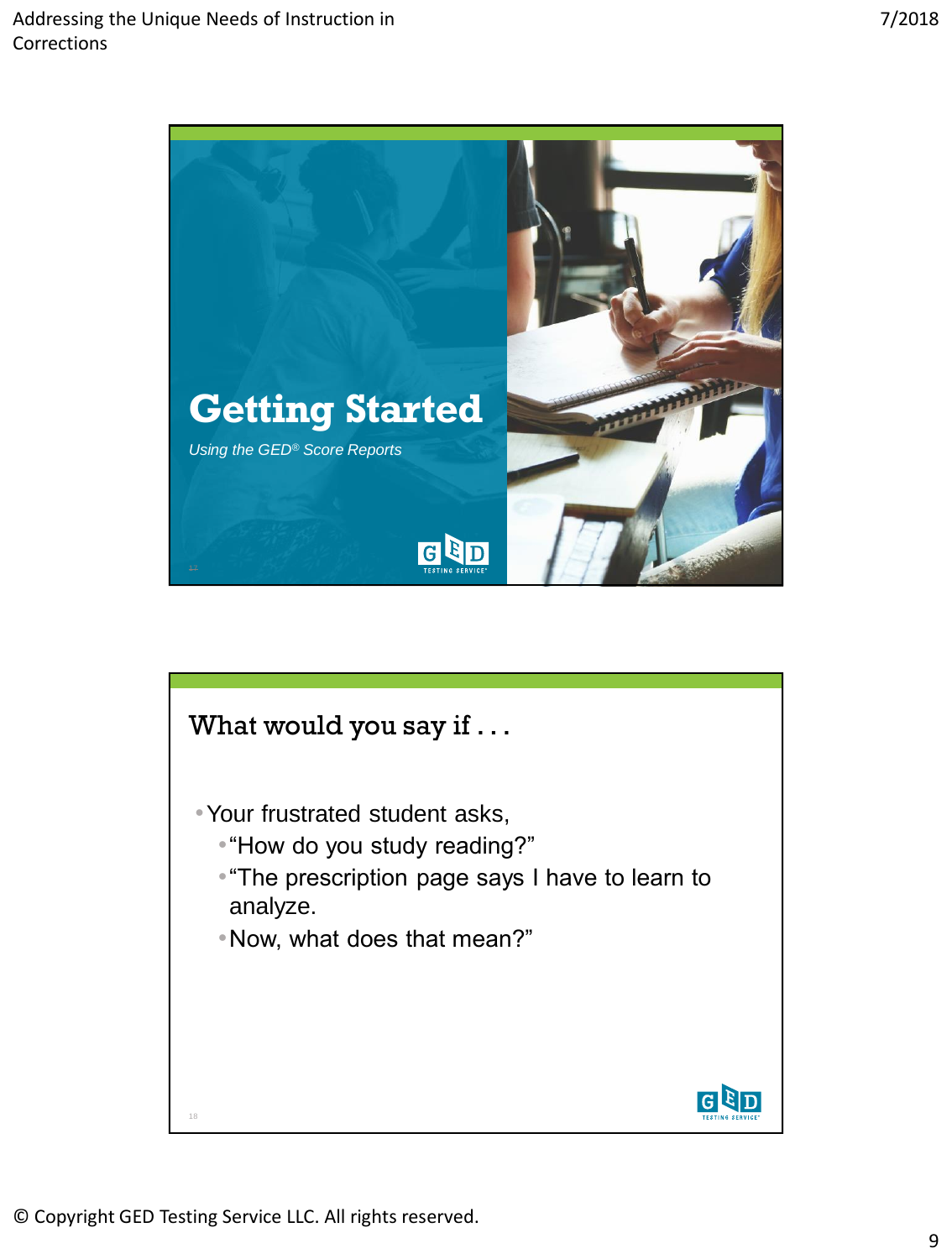

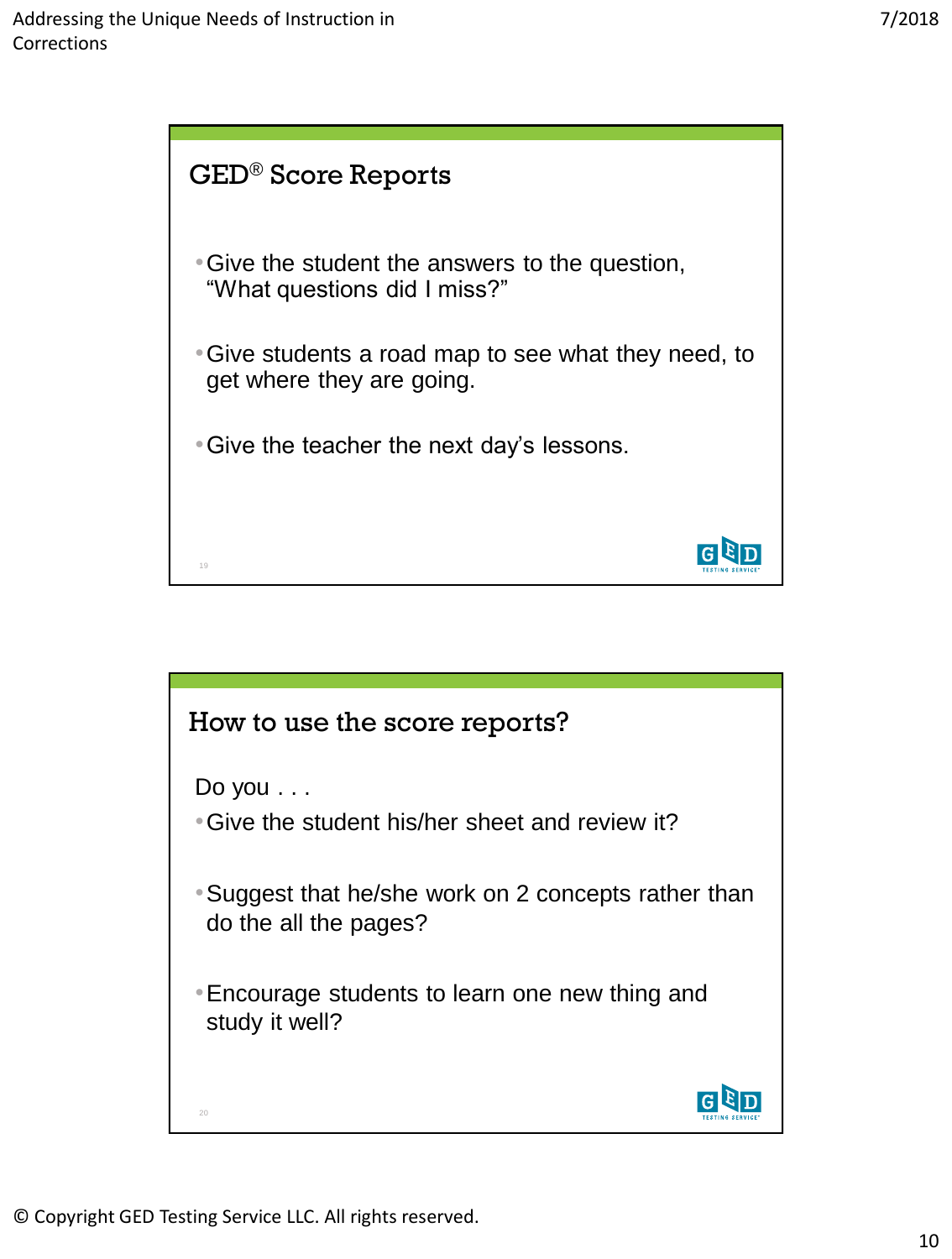



© Copyright GED Testing Service LLC. All rights reserved.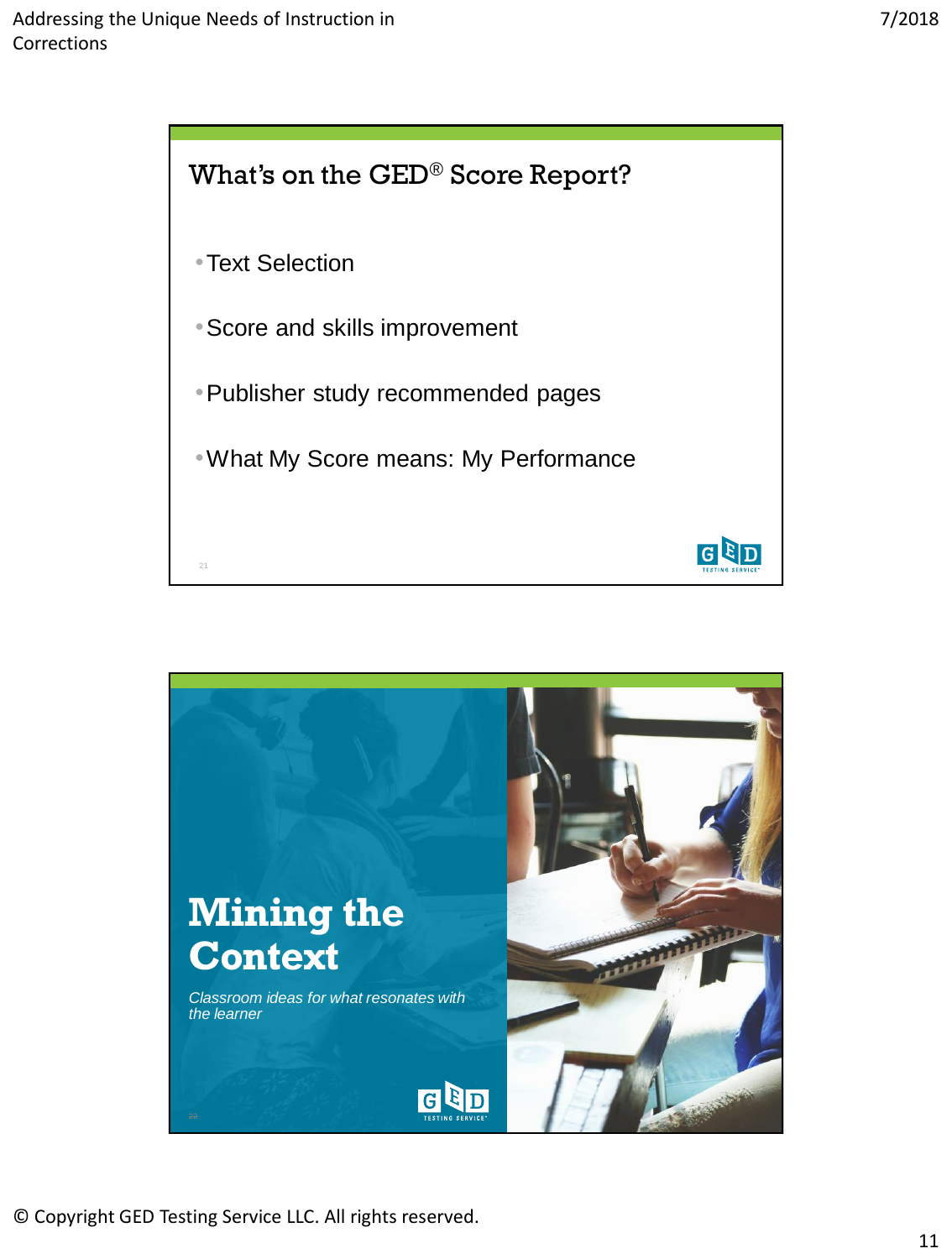

## Can You Convince Me? – Start at the Beginning

Have students get into groups of three or four and come up with a stance on an issue important to them. Once they come up with a stance, they present that stance to the class along with their reasons. Each of the other groups in the class state whether or not they agree with the group's stance, based on the evidence presented. The group with the most other

groups "persuaded" gets a prize.



24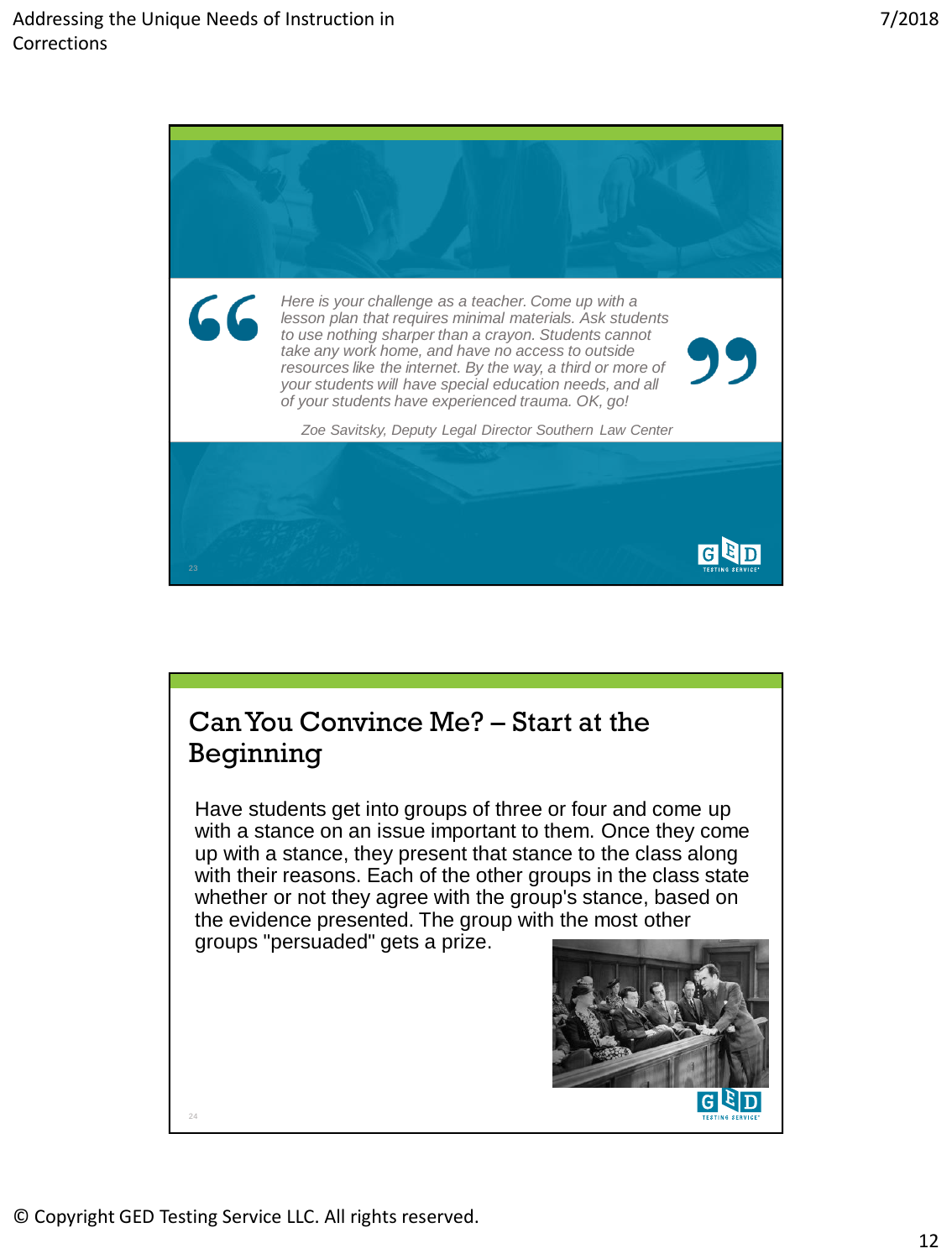| <b>Sample Writing Topics</b>                                                           |                                                                                                                              |                                                                                                                                             |
|----------------------------------------------------------------------------------------|------------------------------------------------------------------------------------------------------------------------------|---------------------------------------------------------------------------------------------------------------------------------------------|
| What offenses<br>should get<br>automatic parole<br>and/or probation?                   | Should all treatment<br>programs (anger,<br>drug, parenting) be<br>eliminated from<br>prison and placed in<br>the community? | Does home<br>detention work?                                                                                                                |
| Should a person on<br>a nonviolent charge<br>get automatic<br>parole and<br>probation? | How effective are<br>parenting skills<br>when a person is in<br>prison?                                                      | Should states<br>increase the number<br>of seats in<br>occupational<br>programs to aid<br>inmates in becoming<br>employed after<br>release? |
| 25                                                                                     |                                                                                                                              |                                                                                                                                             |

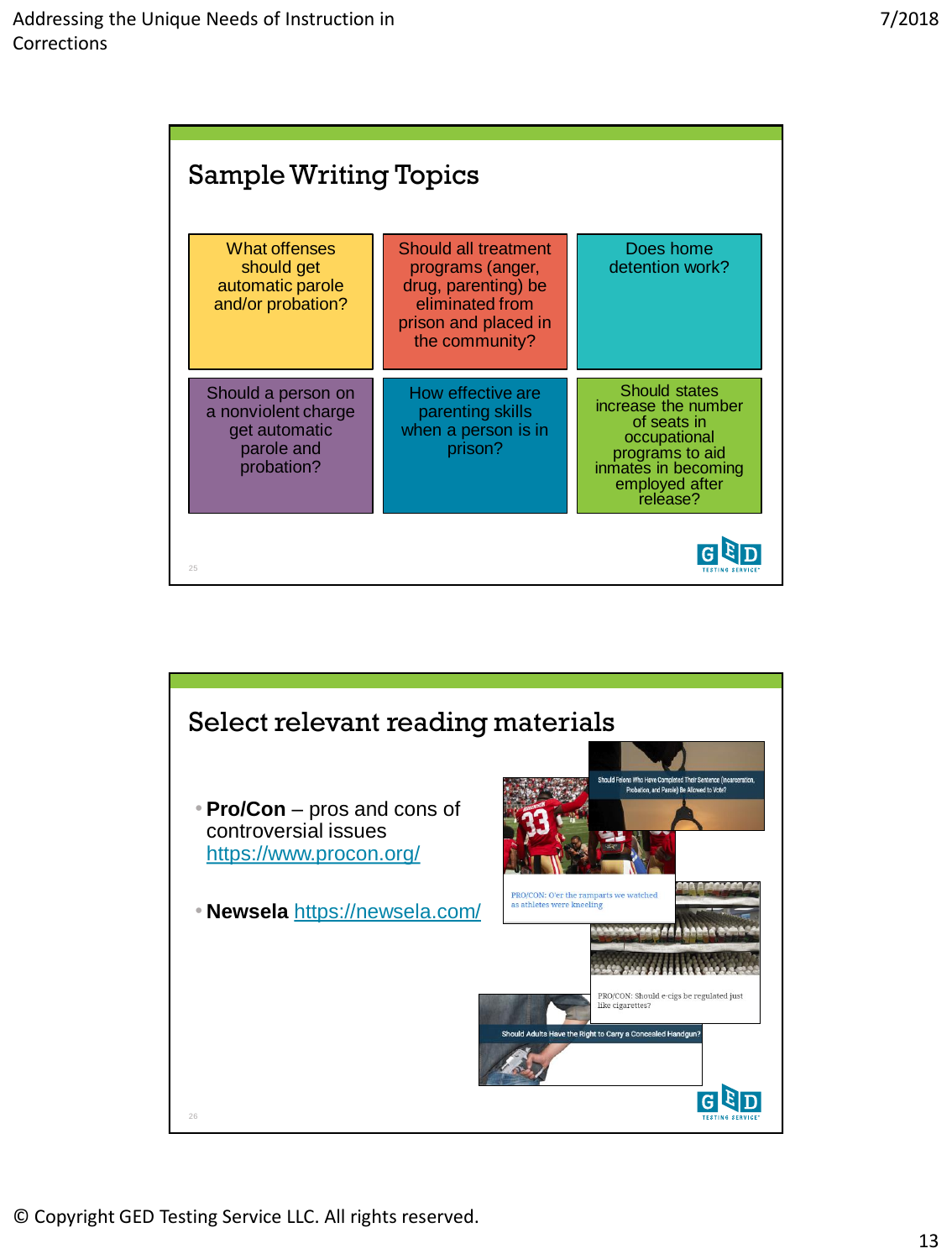

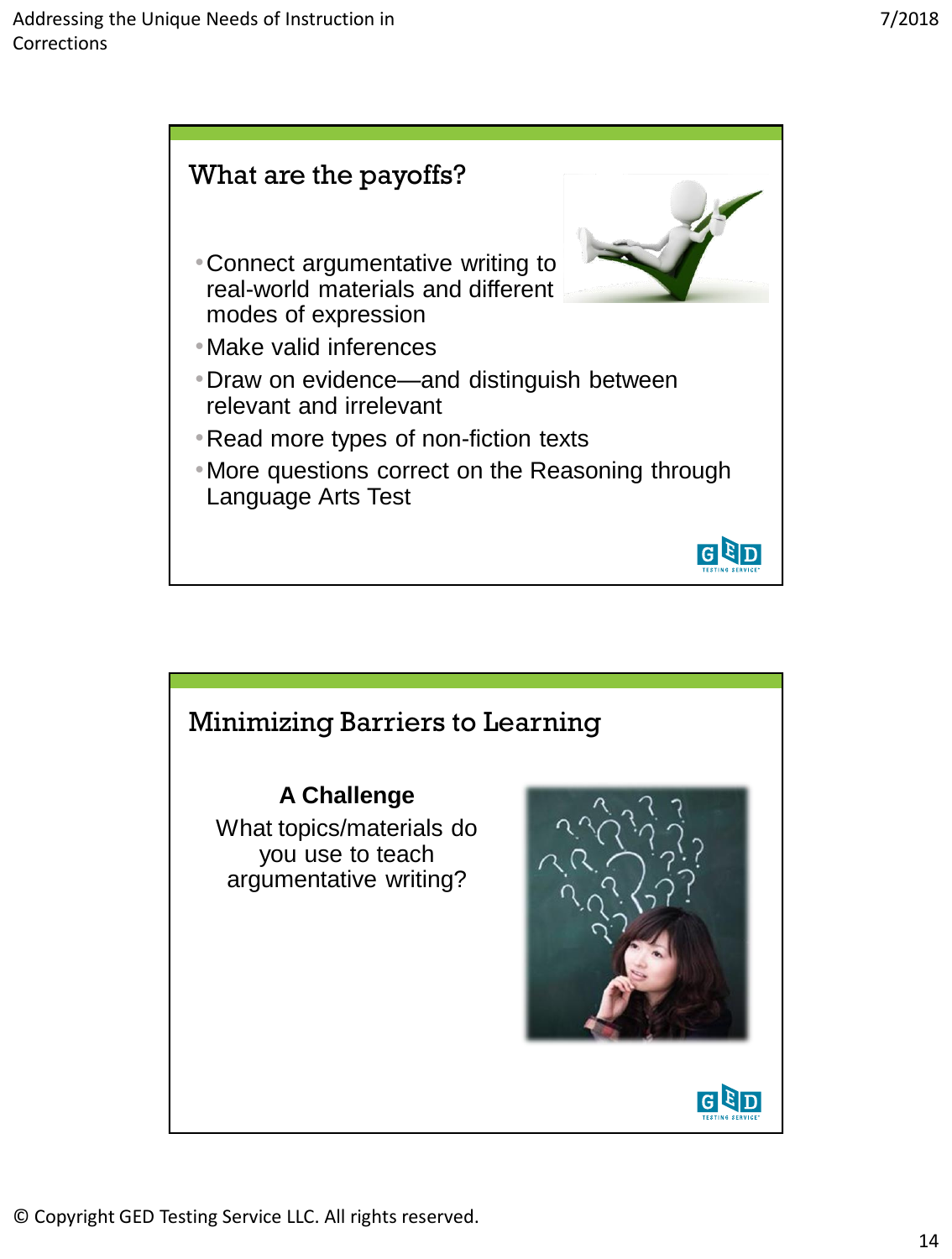

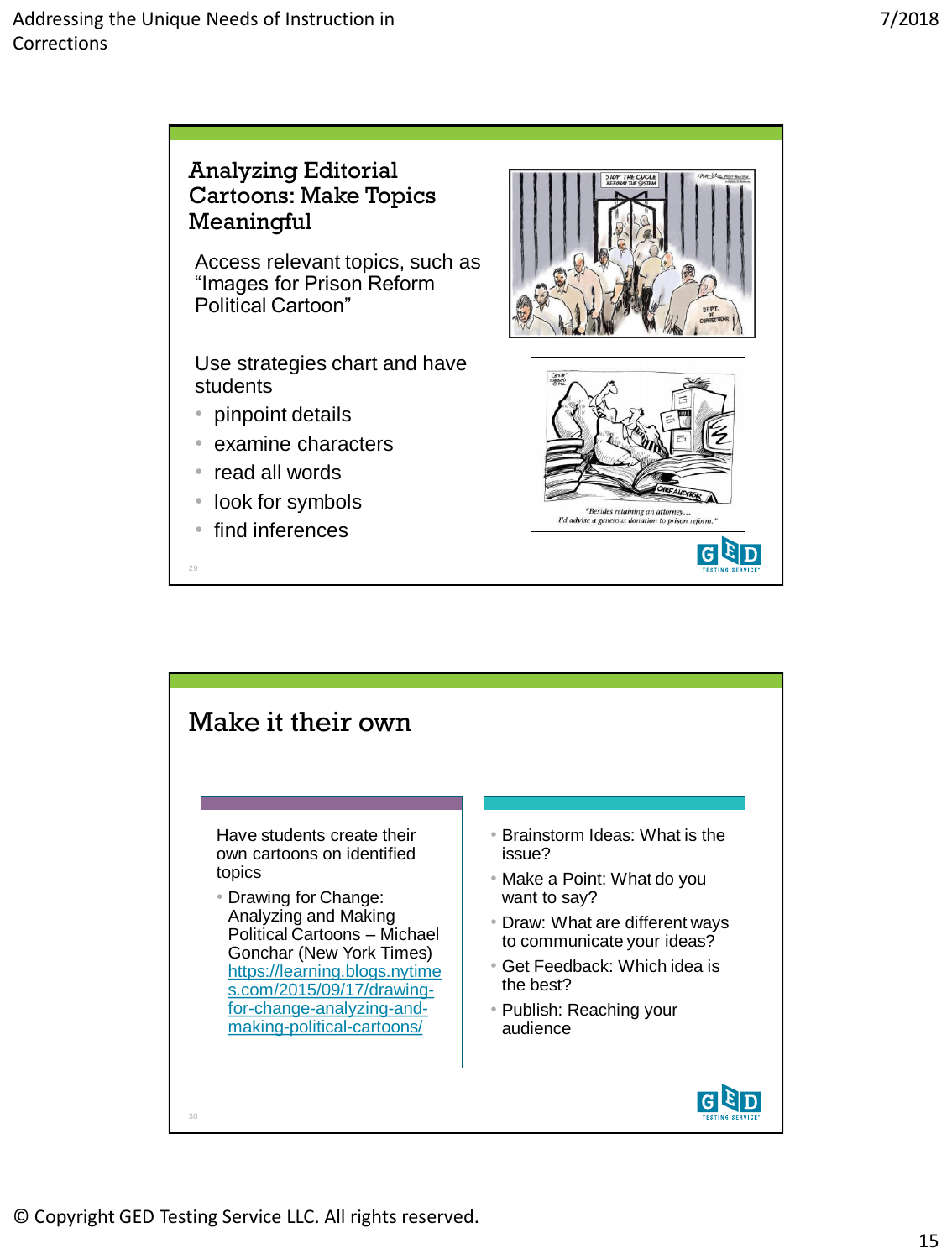

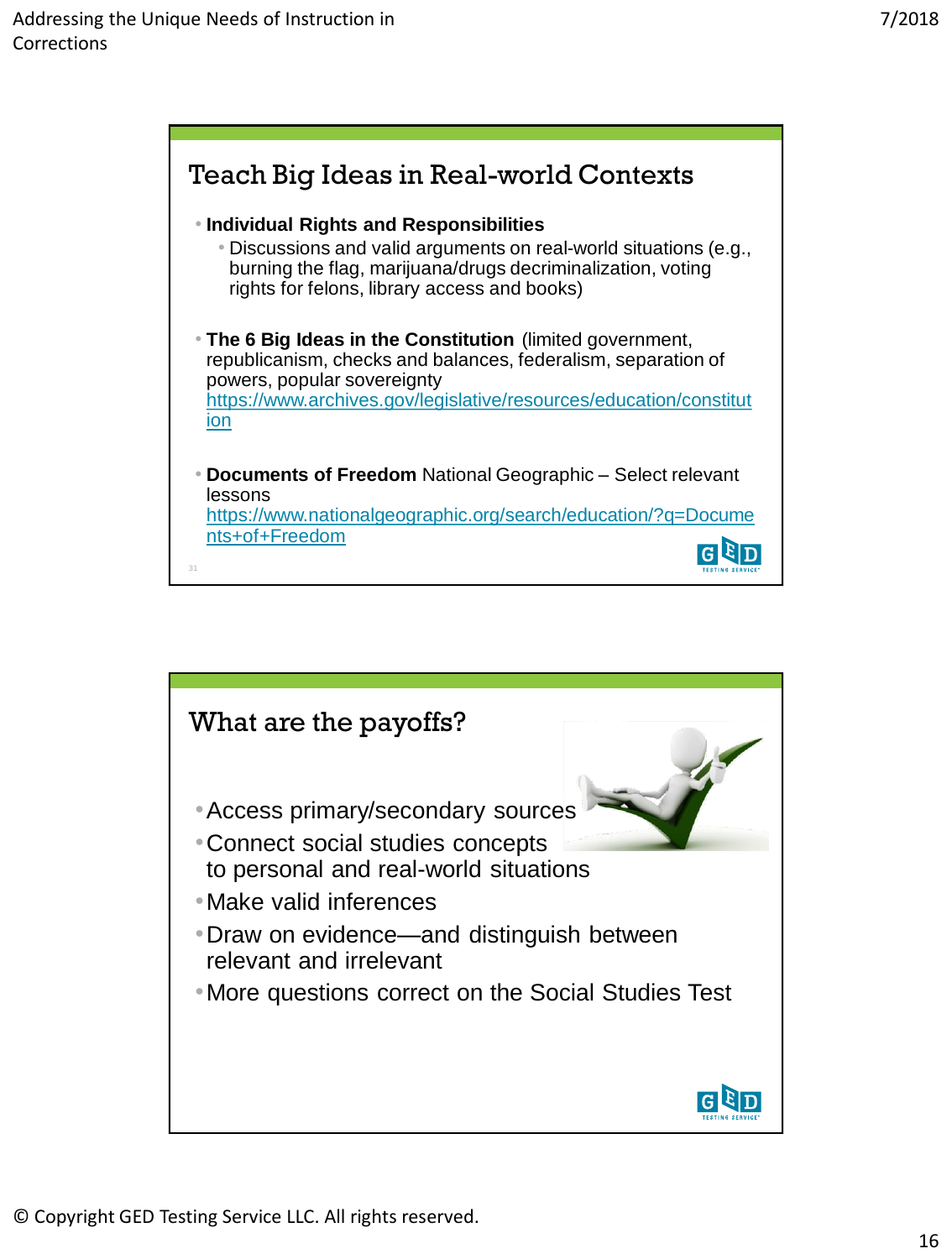

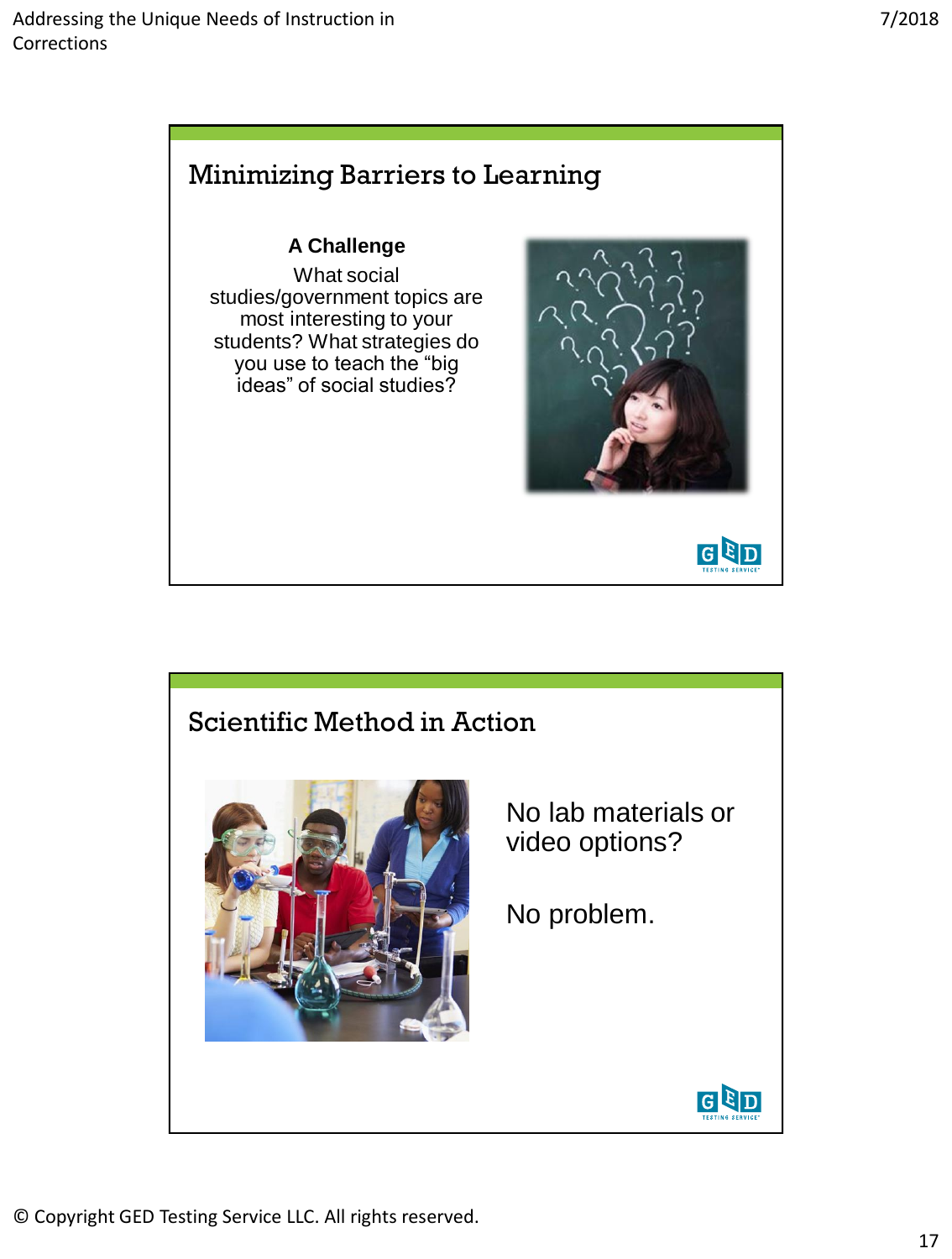# Scientific Method in Action



#### **Start with Real World!**

Have students recall an experience where a problem was solved using the scientific method.

Have them break down the steps so they can explain what hypothesis they formed and how they test it and then proved it to be correct or not.



## Revise experimental design problems by using scenarios!

The manager of an automobile factory feels that his workers aren't working as well as they could and thinks that he can improve productivity by having workers drink *Super Energy Juice*. He splits his workers into two groups, group A and group B: Group A receives the *Super Energy Juice* and Group B does not. He asks them to assemble

as many cars as possible in one hour. At the end of one hour, Group A assembled 27 cars and Group B assembled 41 cars.

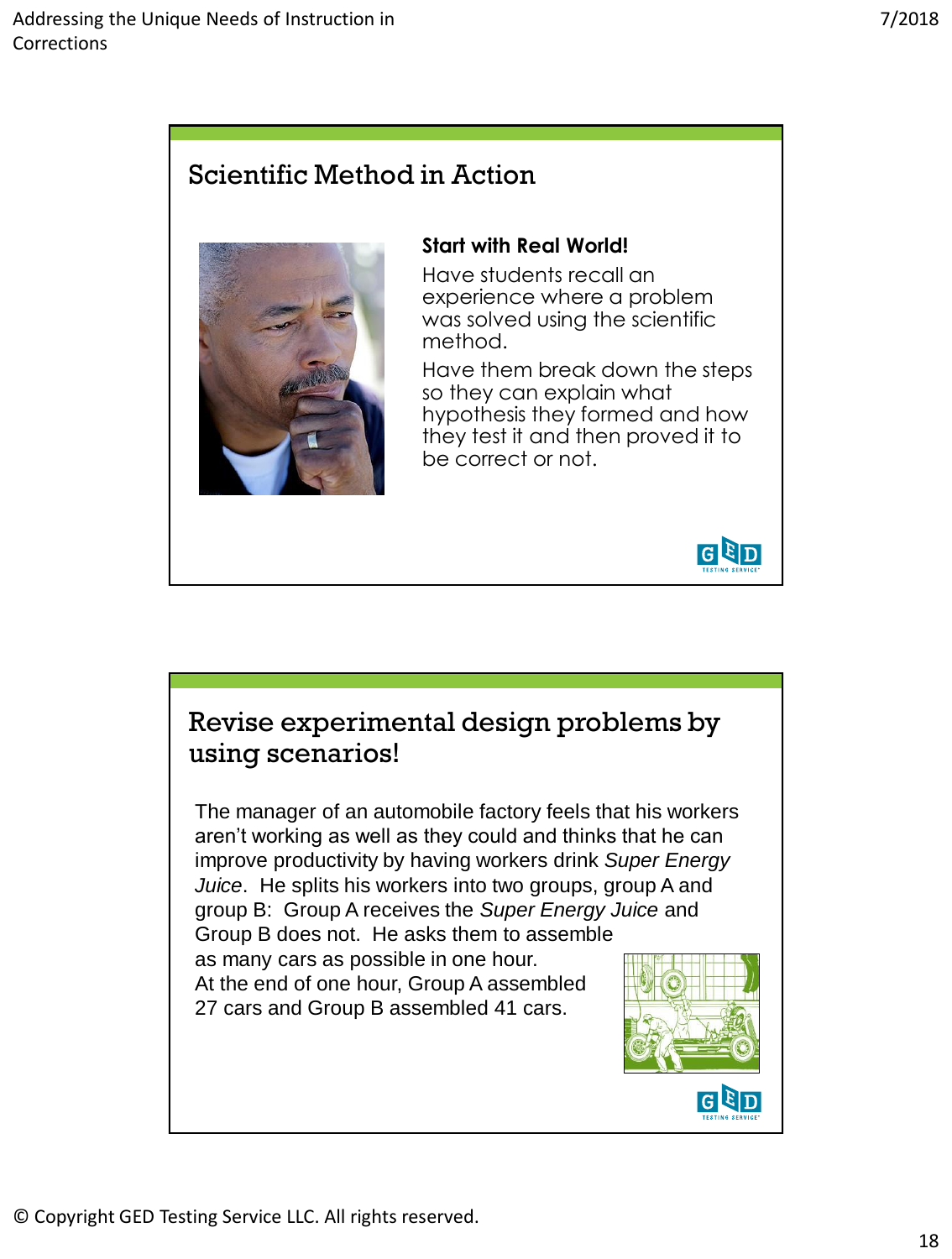

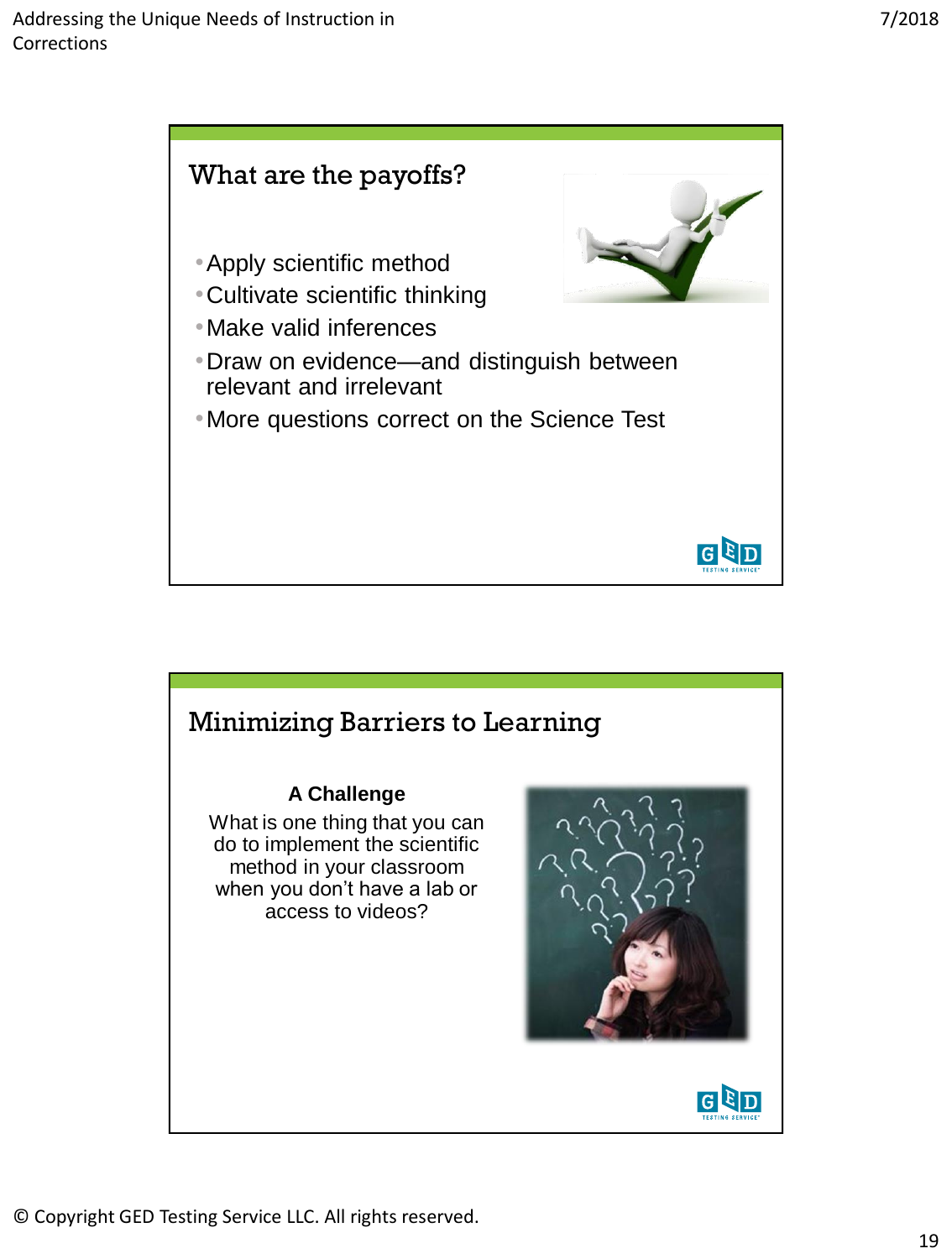

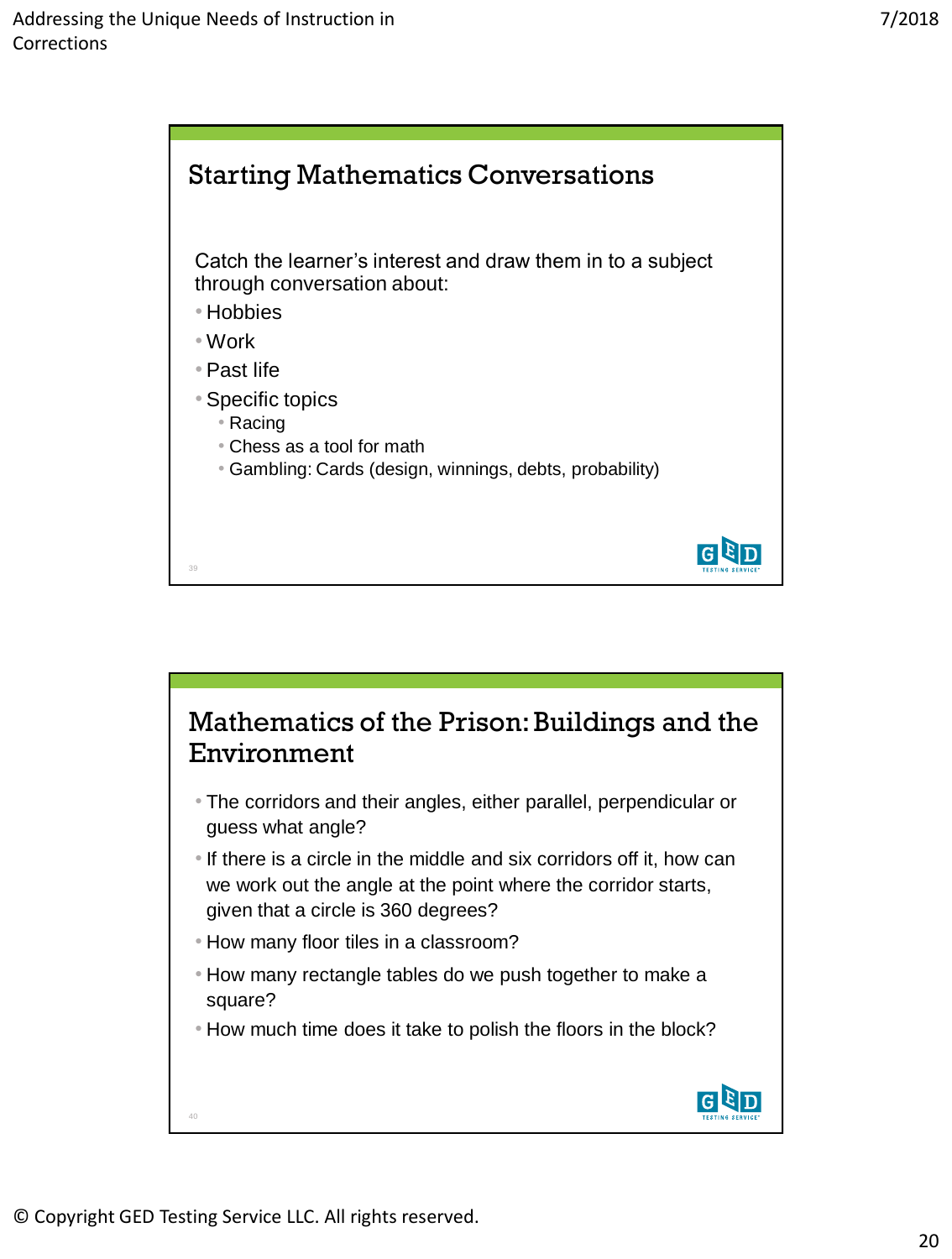



© Copyright GED Testing Service LLC. All rights reserved.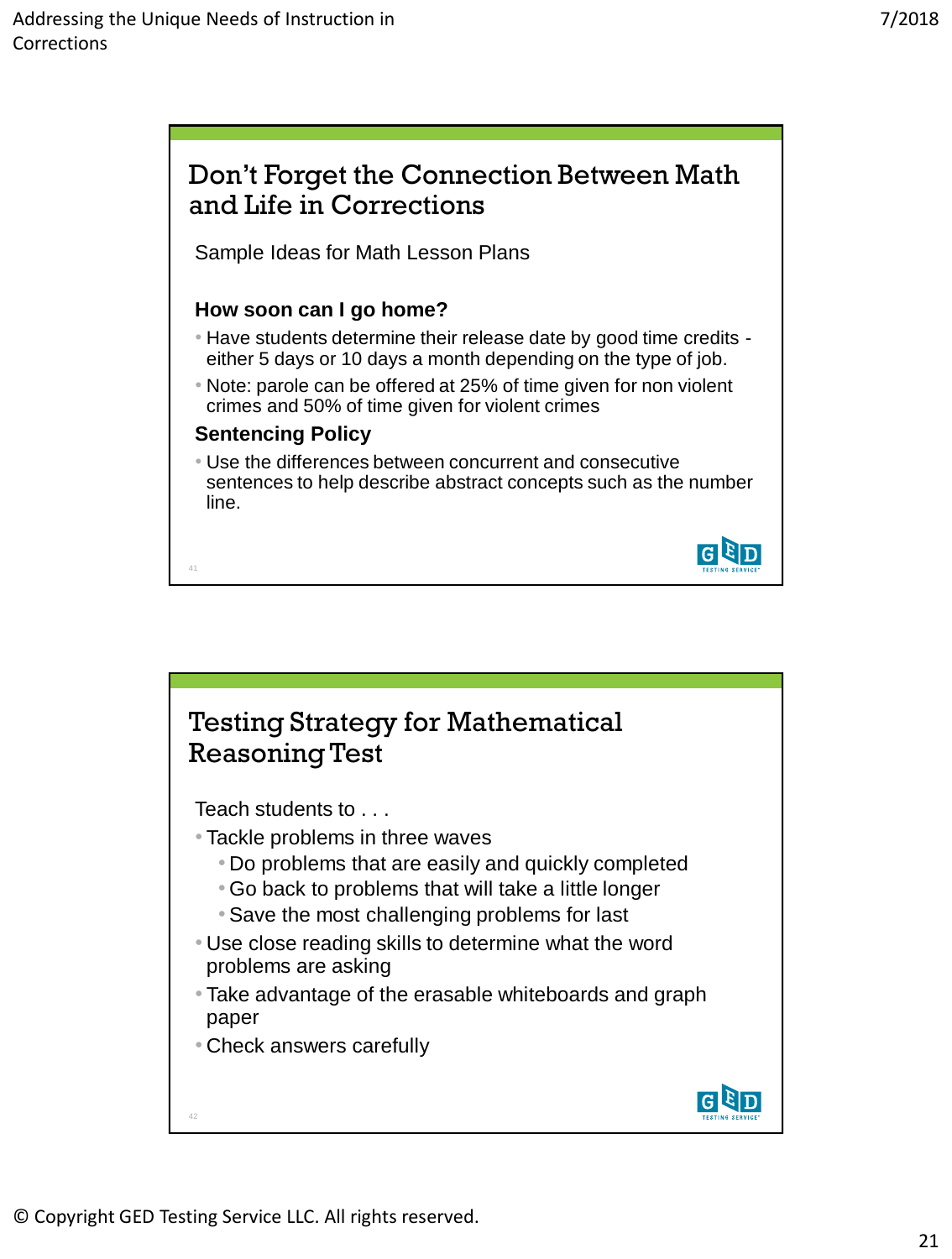

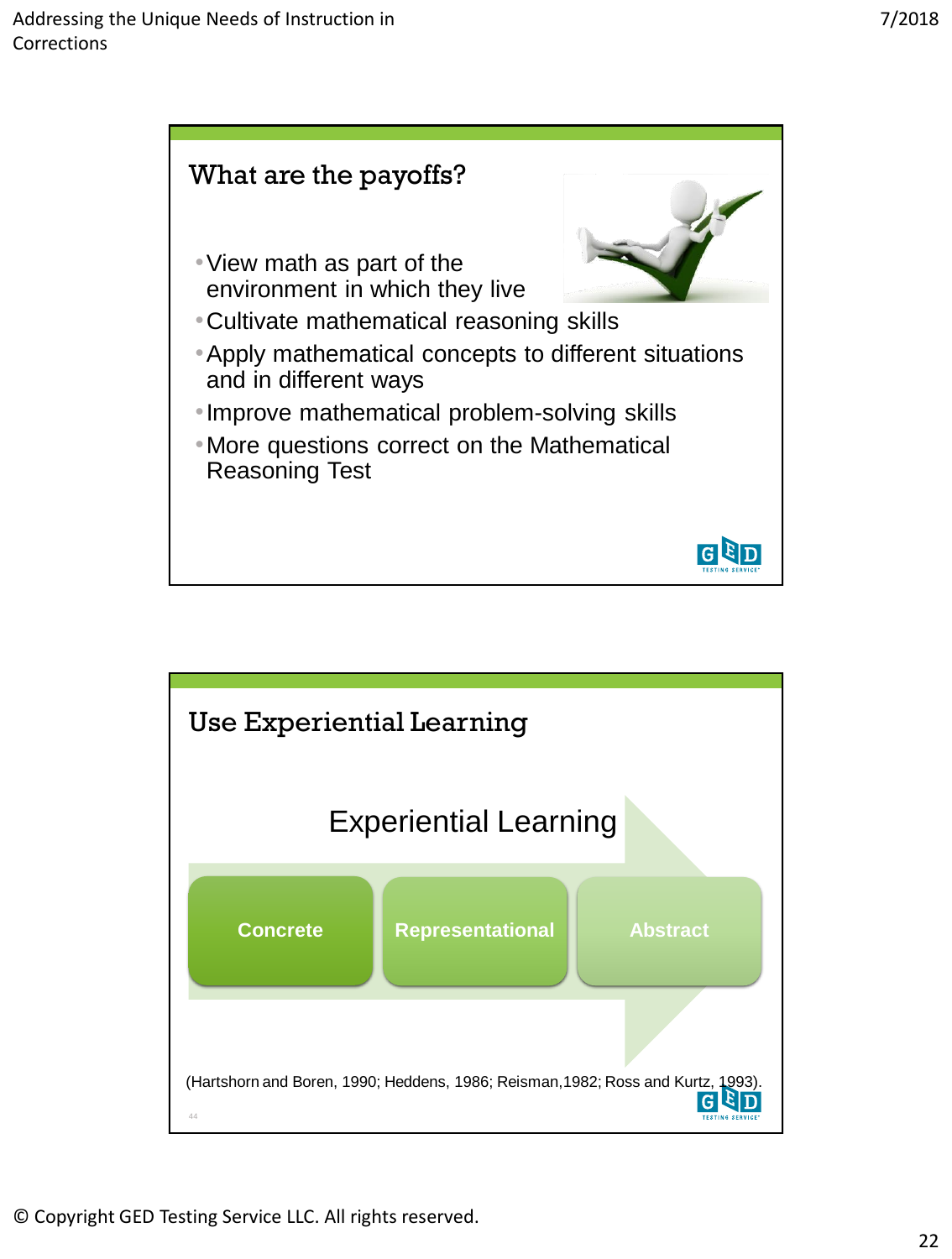

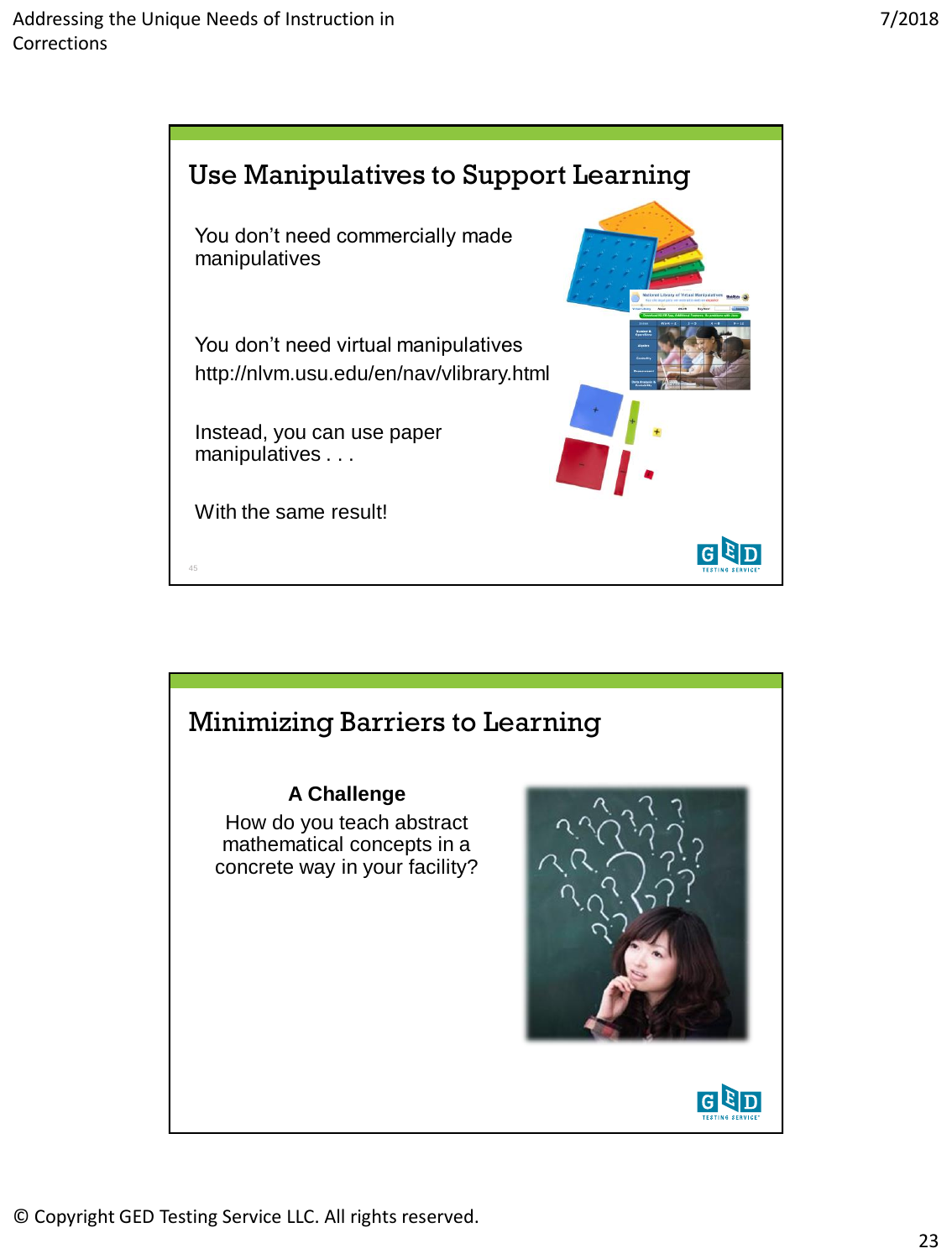

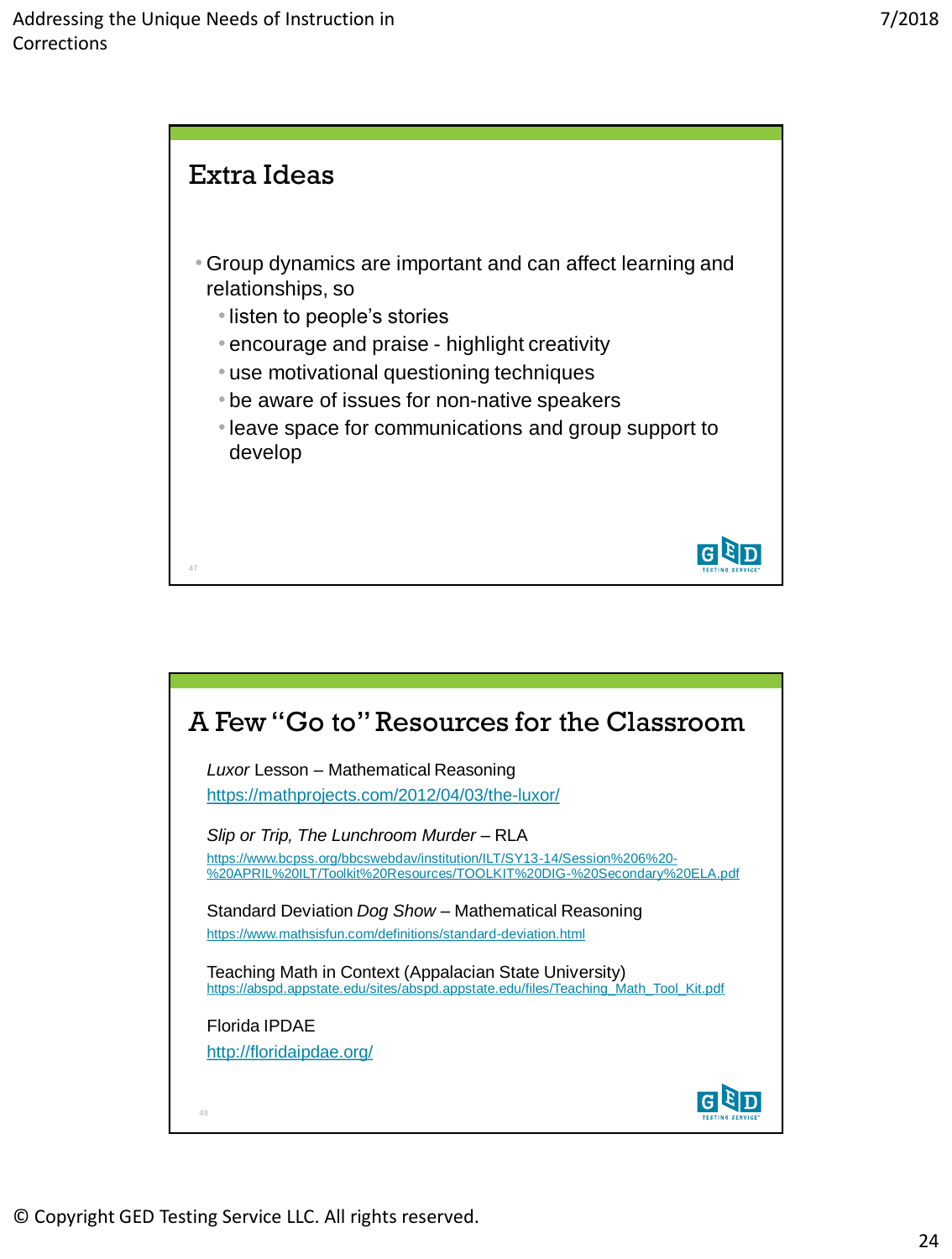

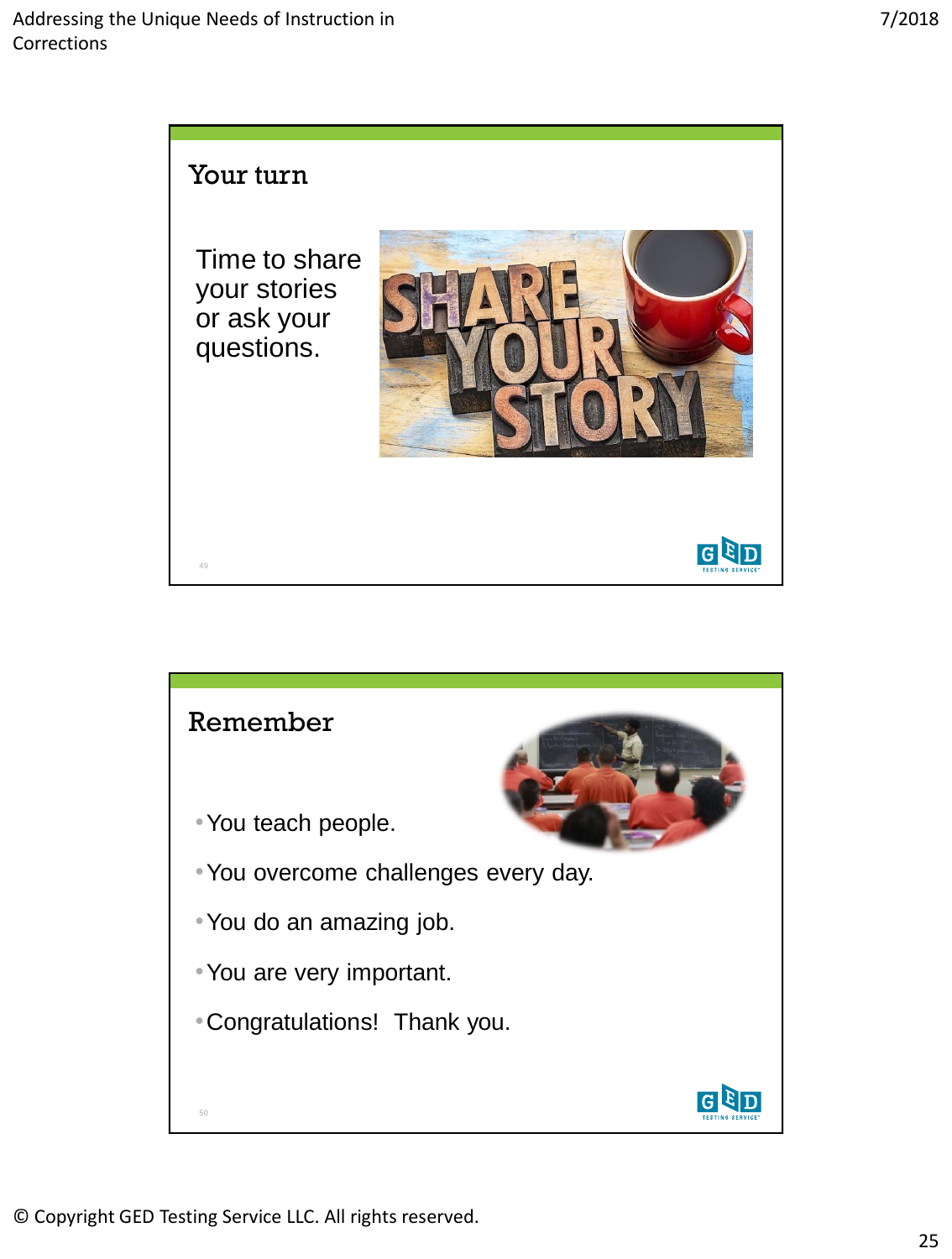